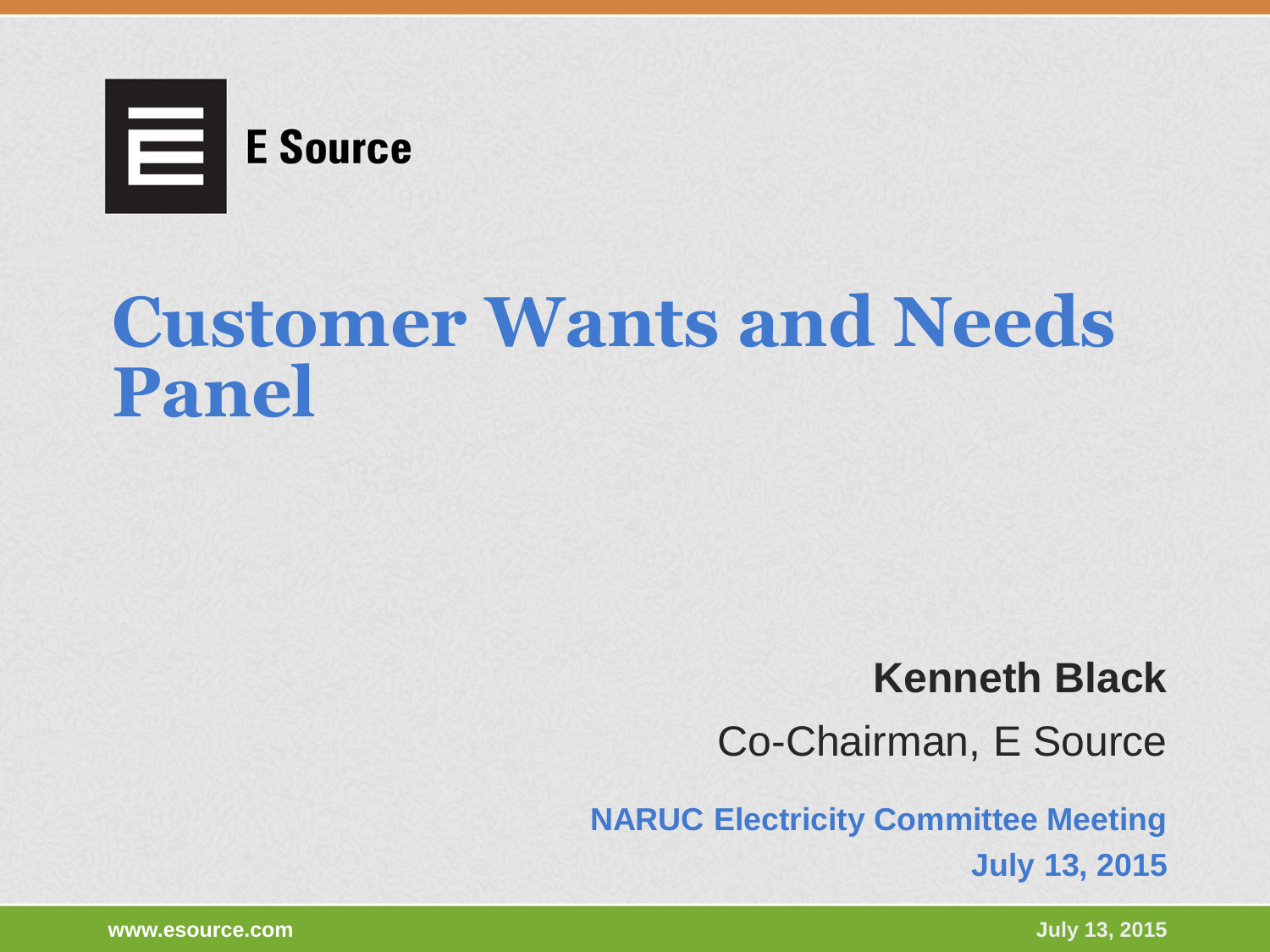## **My Premise**

- **Electricity is not top of mind to most consumers and** they know little about electricity and it's pricing
- Many times customers don't know what they want
- **Example 2** Listening to (and hearing) customers is essential
- Smart controls and automation are rapidly growing in the market, but energy management is not the prime driver

# We need more investment in education & awareness!

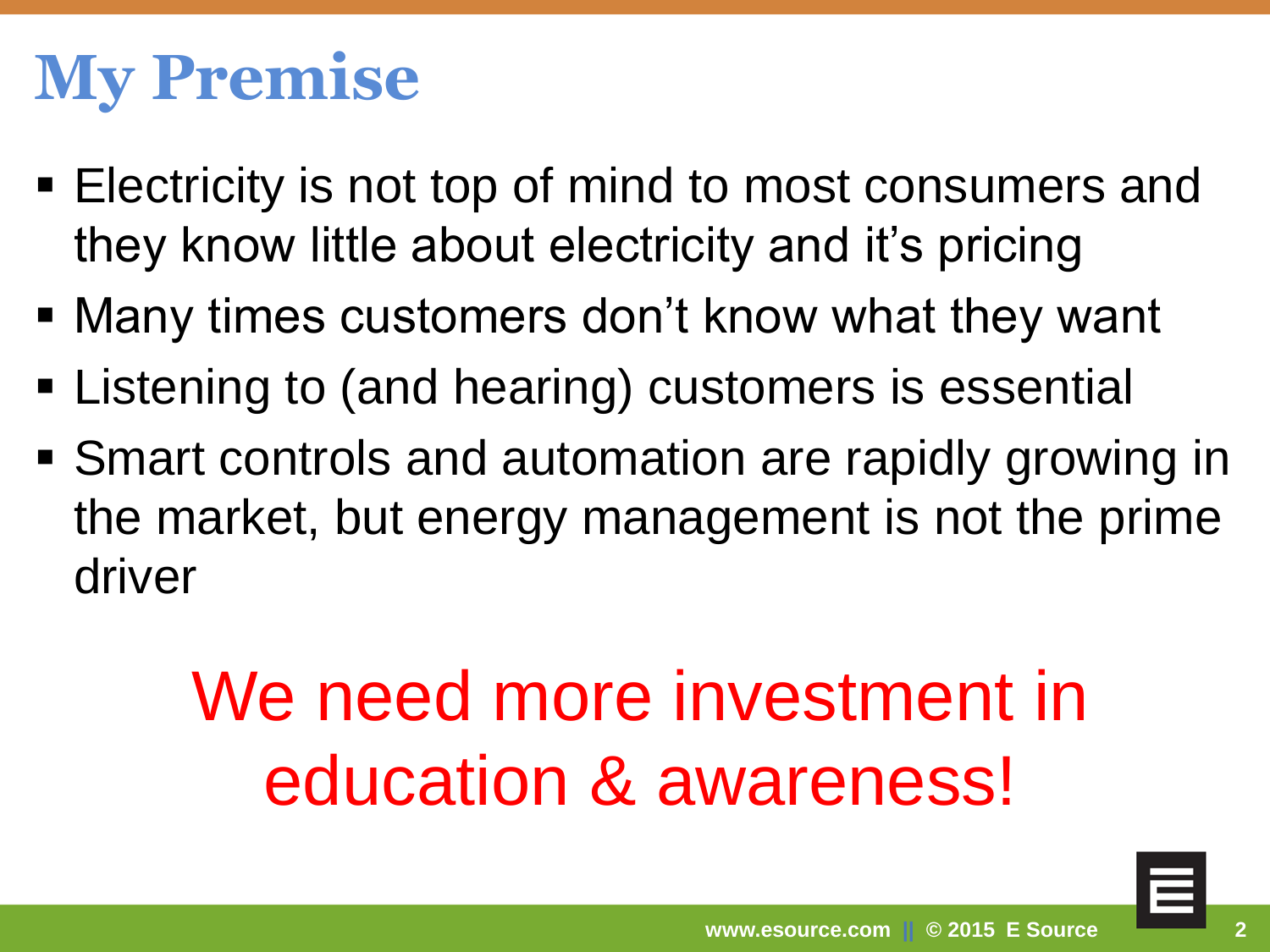#### **What Customers [Don't] Know About Electricity**



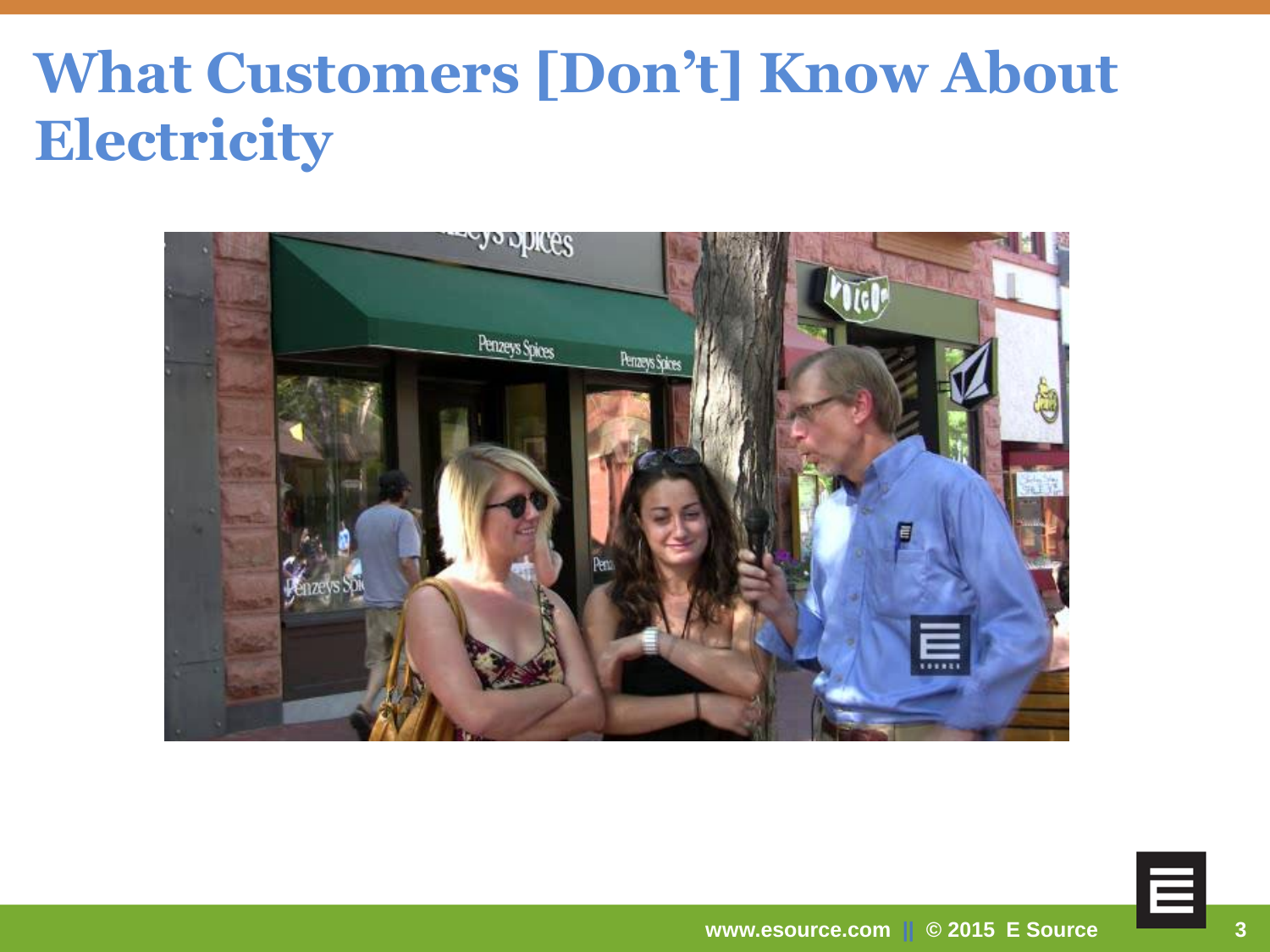## What's a kWh?



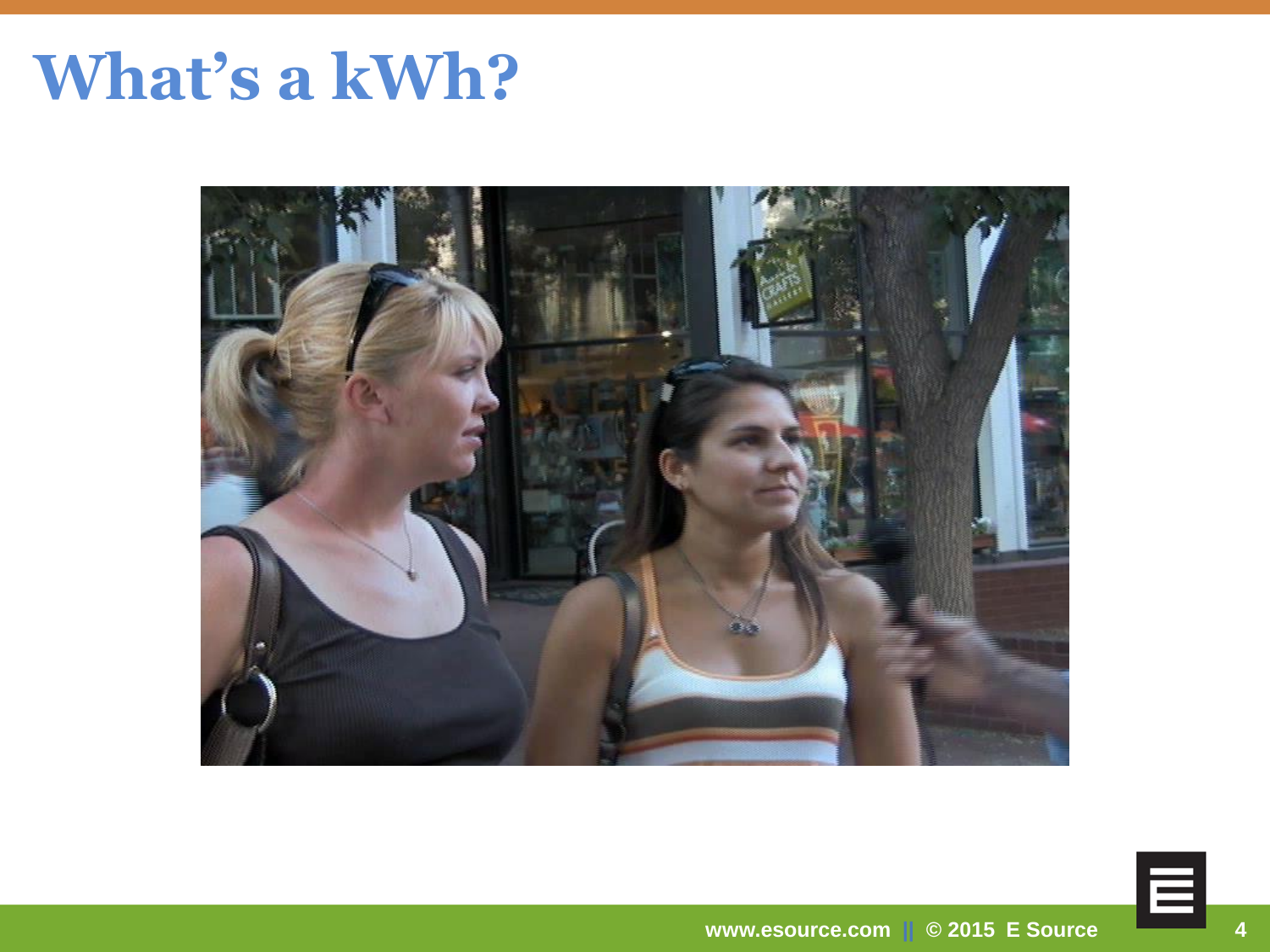### **How Much Does a kWh Cost?**



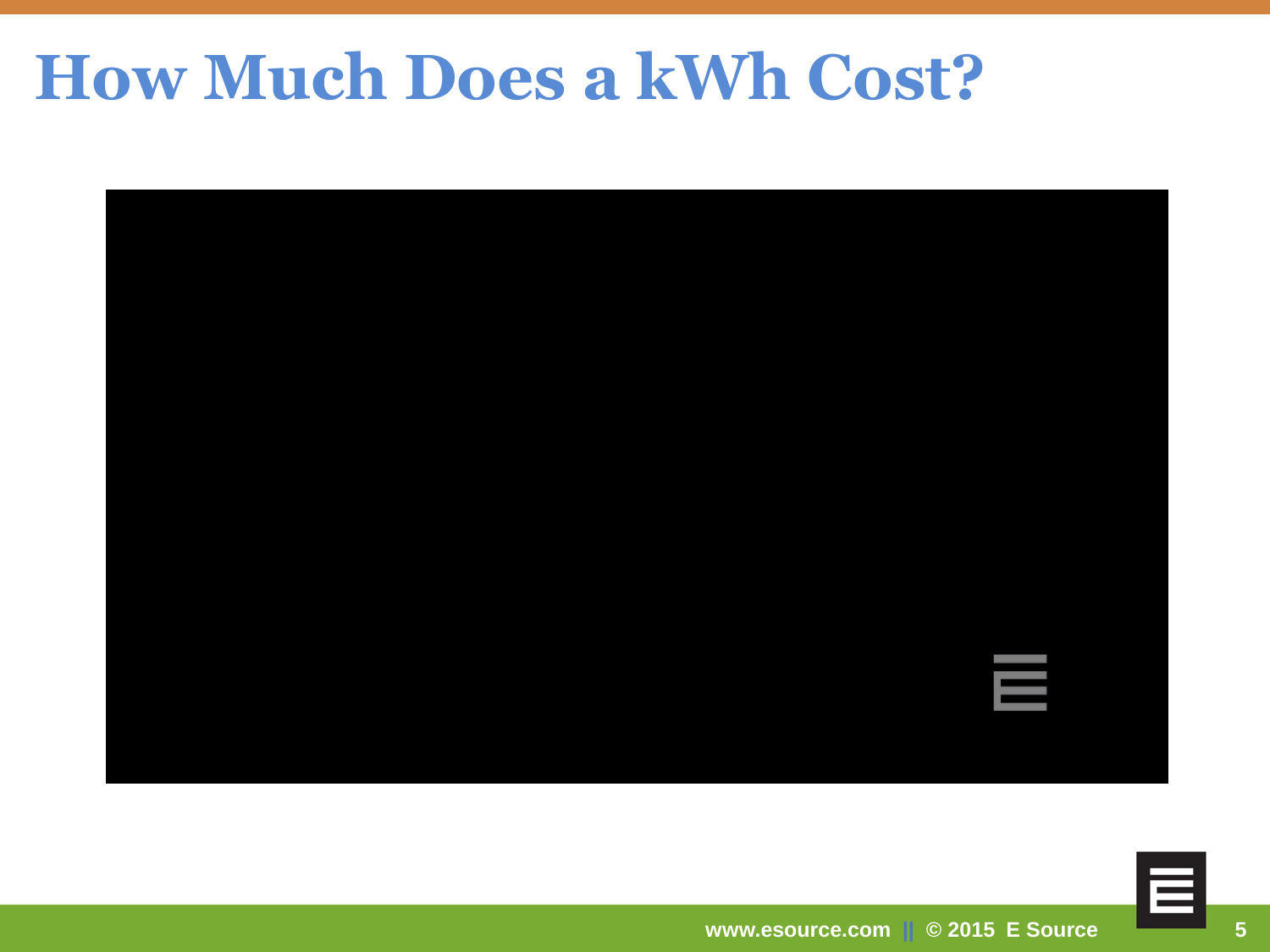## **Who Do Customers Want to Deliver Their Energy Services?**

- 84% Their electric utility
- 19% Third-party energy management company
- 16% Wireless phone company
- 15% Cable company
- 11% Landline phone company

 $(n=489)$ 

Source: Pike Research. Smart Grid Customer Survey and included in Effective Customer Engagement: Utilities Must Speak Customers' Language. Published 1Q 2013. Commissioned by Opower

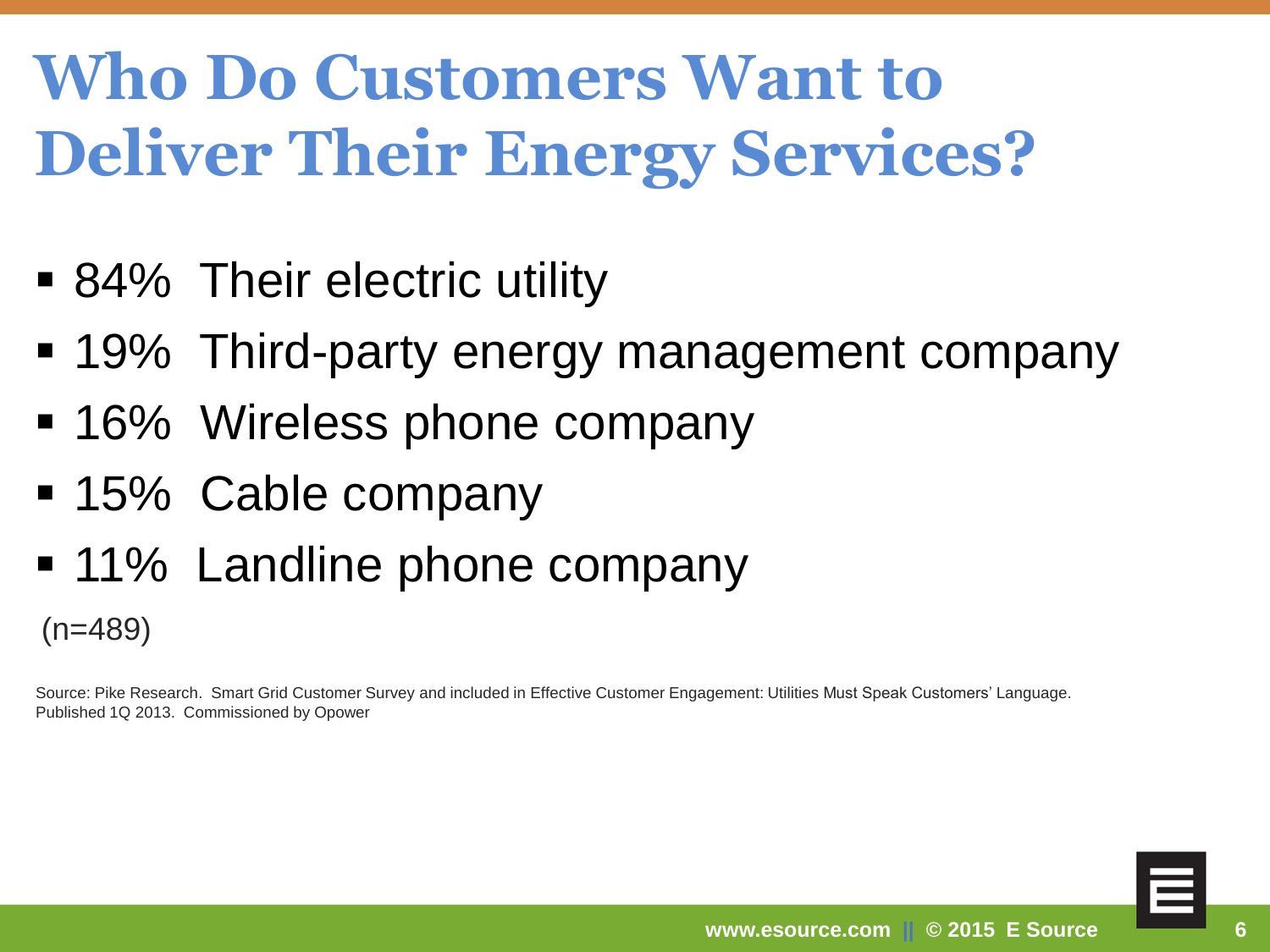### **Who Do You Trust Most for Energy Advice?**



Source: E Source 2014 Large Business Customer Satisfaction Survey N=1,700 large business key account customers.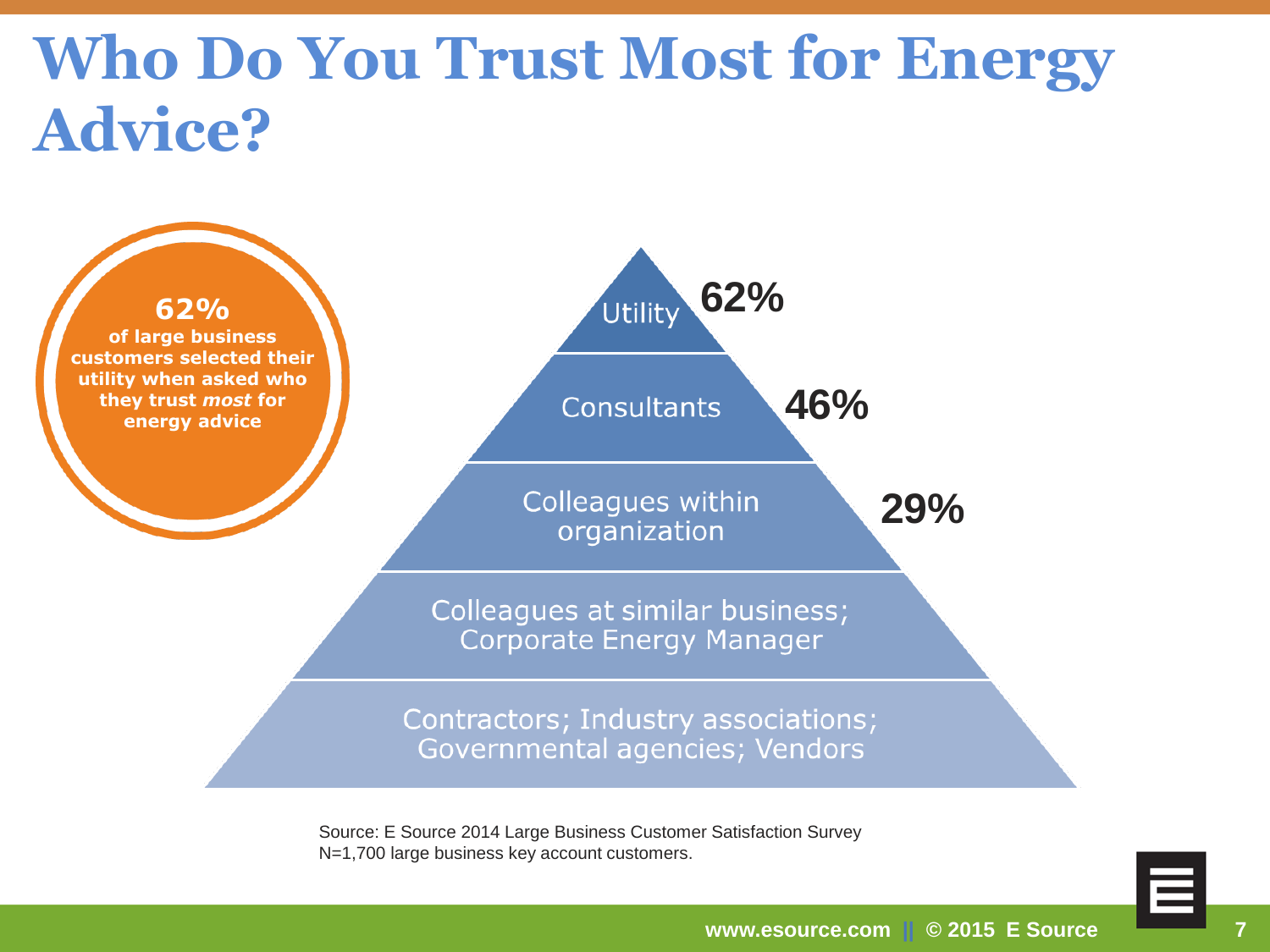**If your electric utility were given a grant to improve part of its business, what would you most like to see them invest in?**

- **1. Improved reliability** (reducing outages, quicker outage response)
- **2. Cleaner power** (more pollution controls, more renewable energy)
- **3. Better customer service** (better phone service, better website, better billing information)
- **4. More programs and services** to help customers lower their energy use (appliance rebates, weatherization services, energy savings info)

Source: The Nielsen Company E Source 2013 Energy Survey

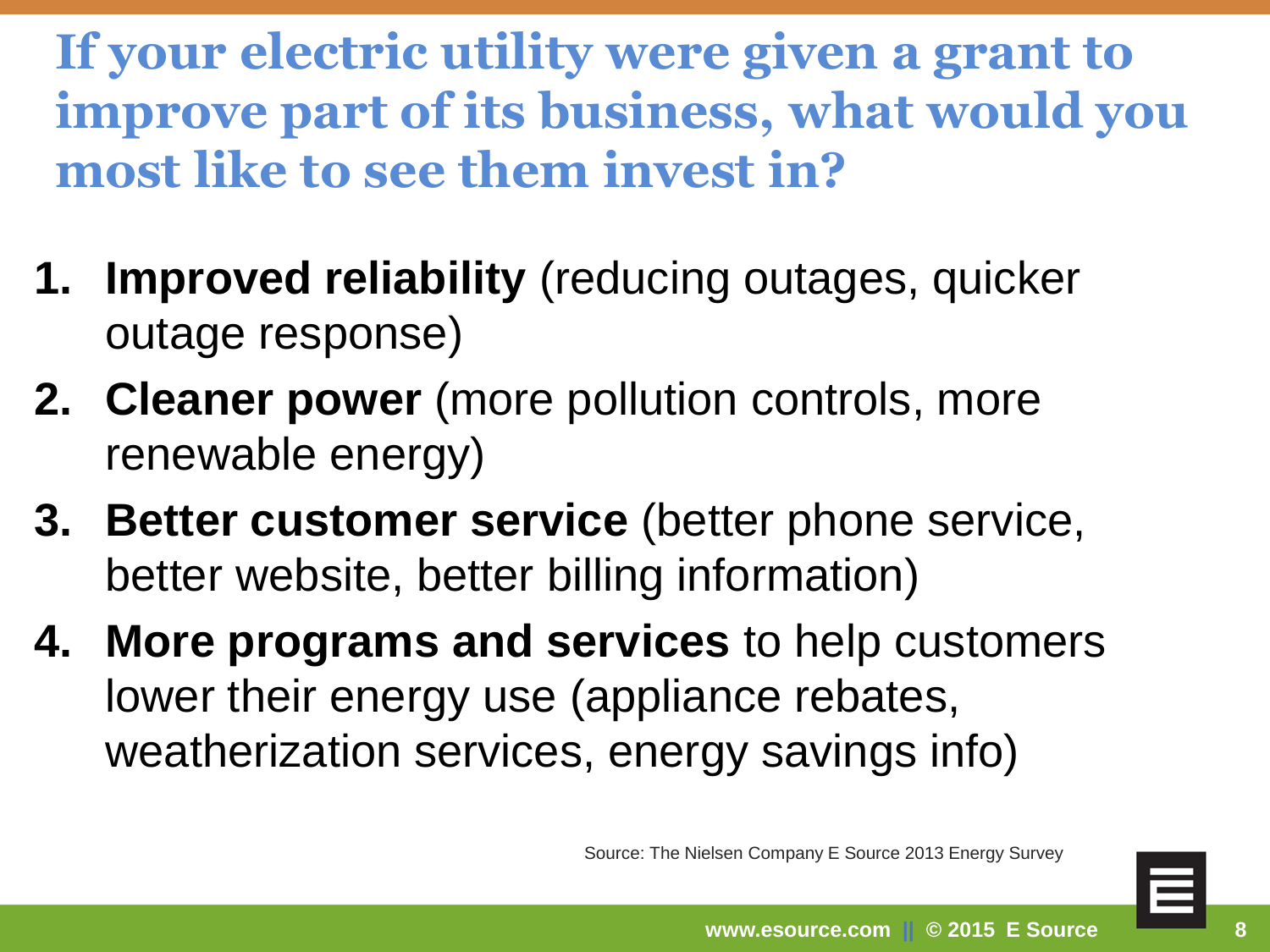**If your electric utility were given a grant to improve part of its business, what would you most like to see them invest in?**

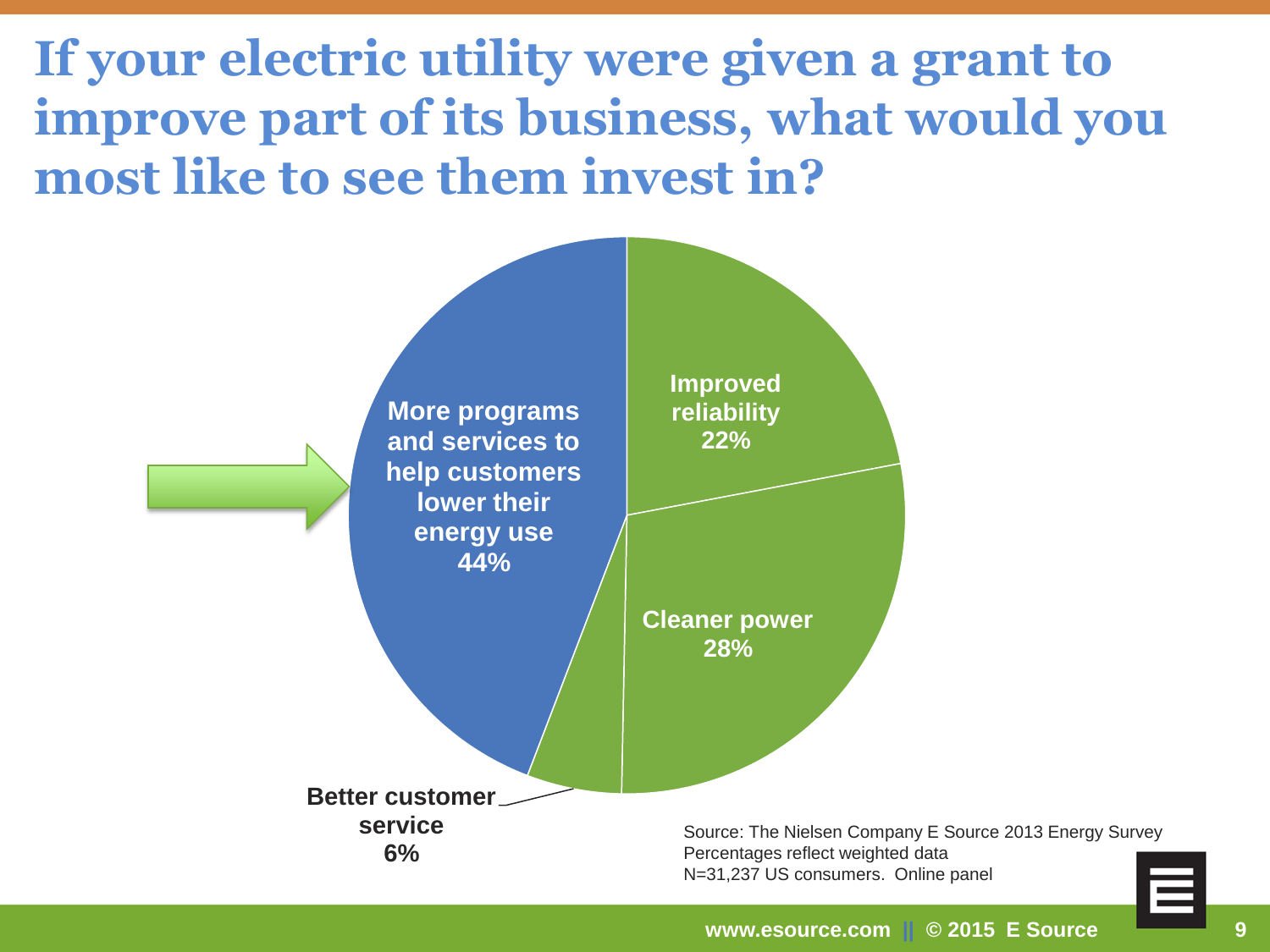## **Customer Satisfaction Increases with Program Participation**



N= 30,119 for 0, 3893 for 1, 1293 for 2, 475 for 3, 175 for 4, 69 for 5, and 64 for 6

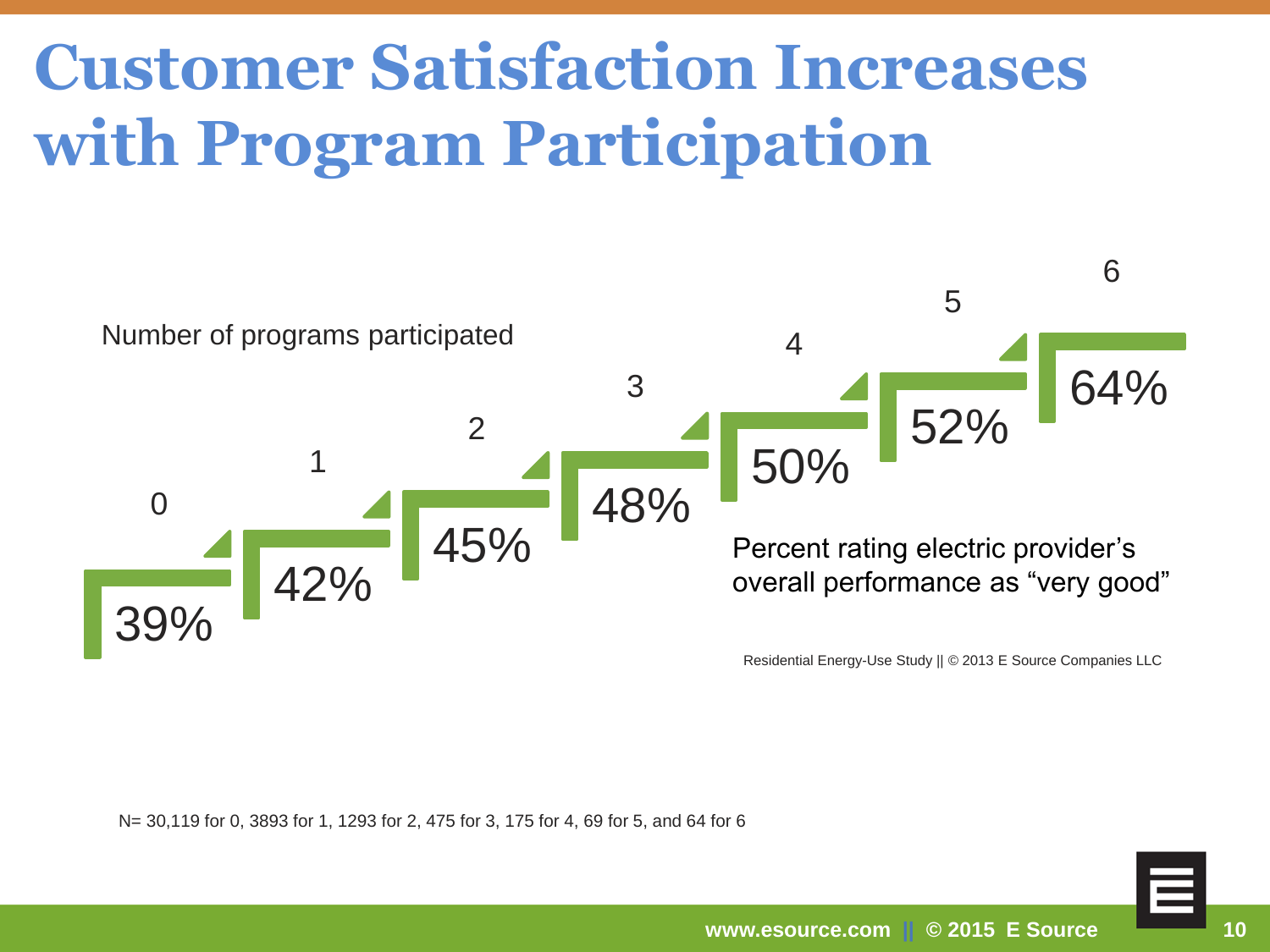## **Smart Home Emerging Quickly**

- 72% of homeowners said they want a smart thermostat\*
- **Smart plugs and smart LED bulbs seem** poised to be the next major gadgets adopted by consumers
	- **Smart appliances face an uncertain future**
	- In-home energy-use displays are fading away in favor of web portals and apps for mobile devices
- Security, peace of mind, and convenience are key drivers more so than cost savings from energy management
- Most consumers look to a security company, technology company, home repair store, or cable service providers over utilities for these products







\* iControl Networks 2015 State of the Smart Home Report www.stateofthesmarthome.com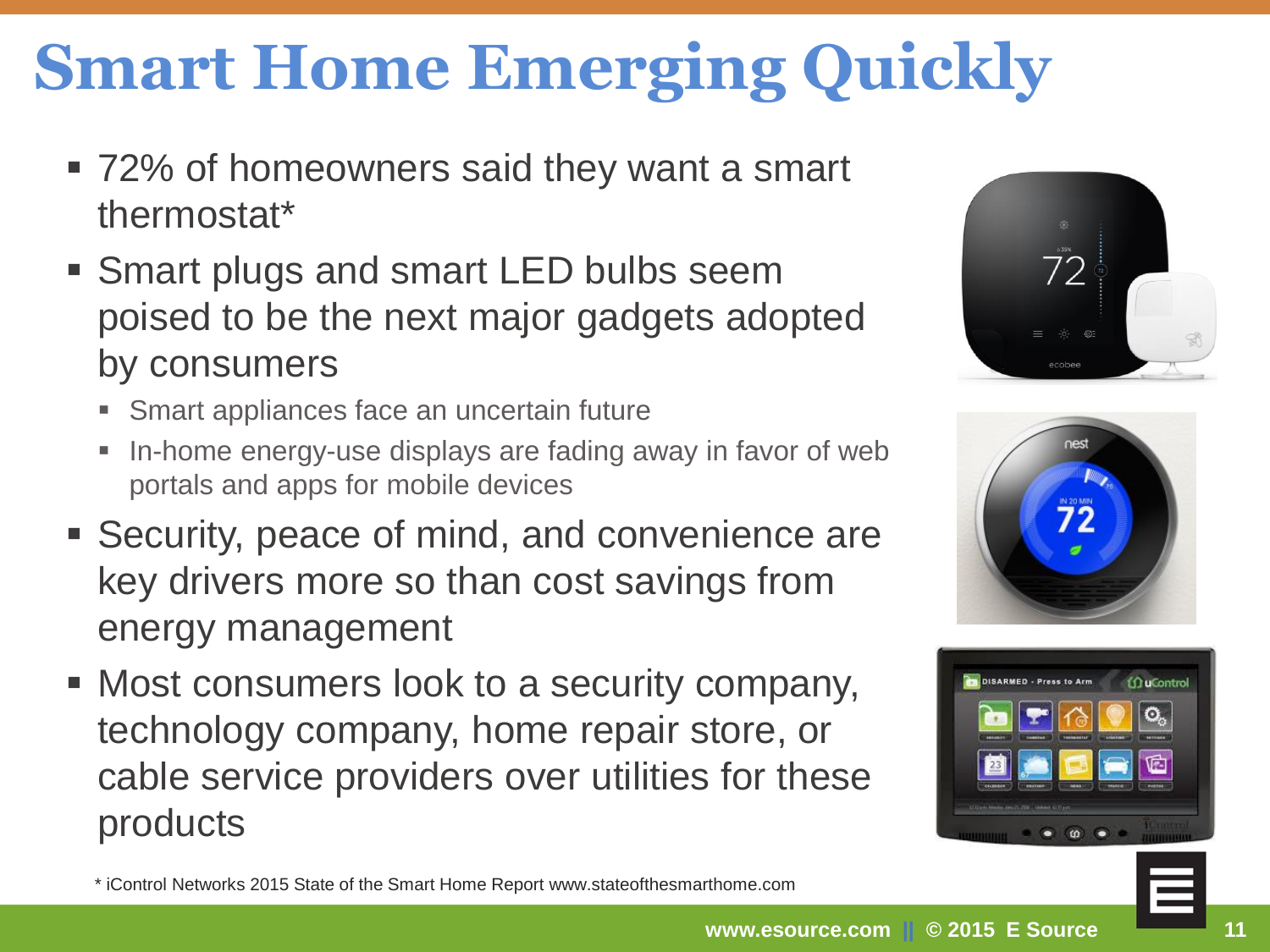### **Customers Like Smart Controls**